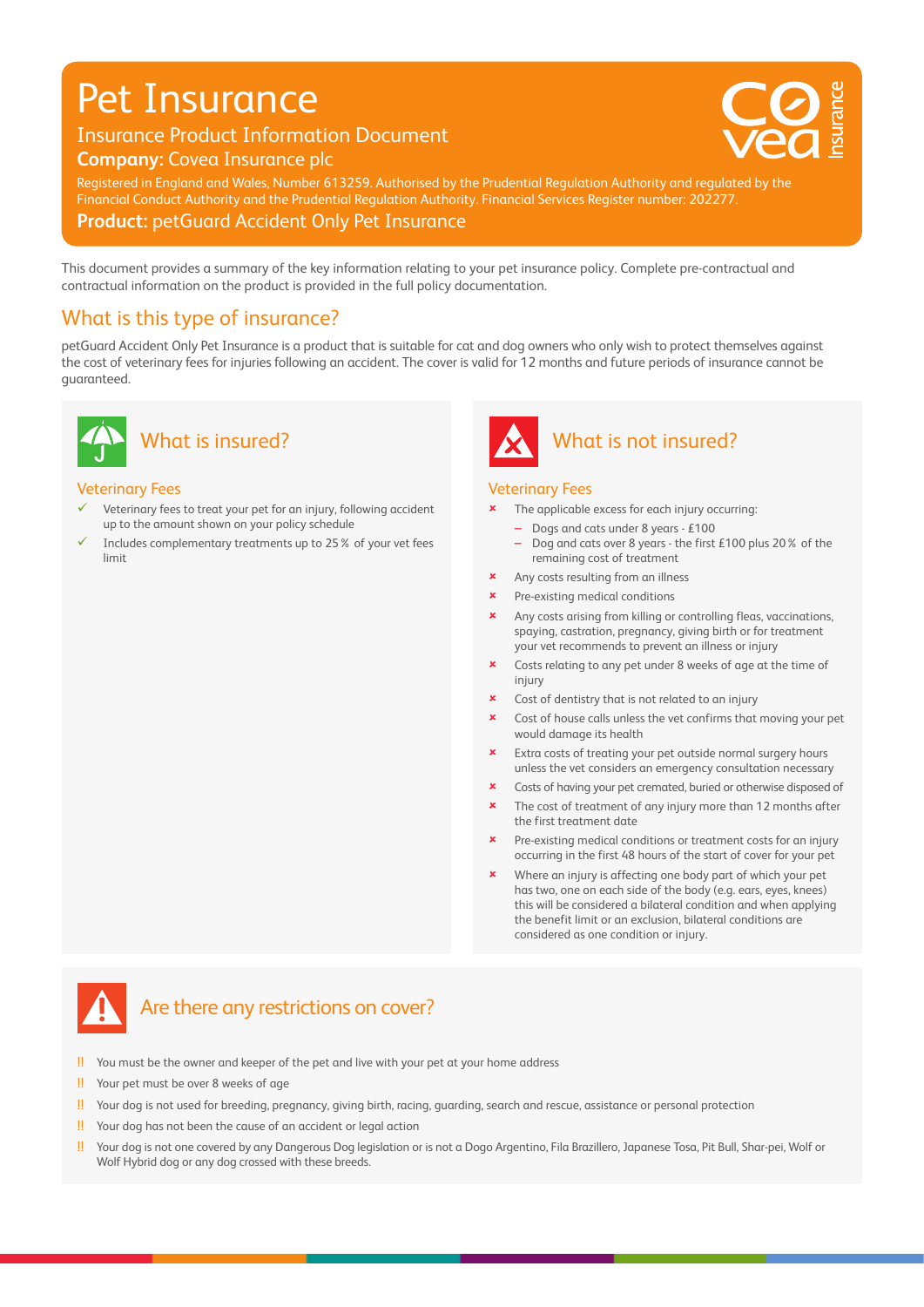

#### Where am I covered?

9 You are covered if you live in England, Scotland, Wales or Northern Ireland.



### What are my obligations?

You are required to keep to the conditions as shown in your full policy documentation. Some examples of these are:

- You must answer any questions accurately and with reasonable care. If the answers you provide are not accurate this may result in your claim being reduced or rejected or your policy being cancelled without refund
- You must tell the policy administrators as soon as you are aware of any information about you or your pet which has changed
- You must make sure your pet's vaccinations are kept up to date
- During the period of insurance you must take care of your pet to prevent or reduce the risk of illness or injury
- You must tell us about any claim as soon as possible.



#### When and how do I pay?

- You can pay the price of your insurance monthly by Direct Debit or as annual amount by Credit or Debit card.
- The policy administrators will write to you before renewal informing you of the new premium and how to renew.



#### When does the cover start and end?

• Your policy starts and ends on the dates shown on your policy schedule.



### How do I cancel the contract?

- You can cancel your policy at any time by contacting the policy administrators
- If you cancel within 14 days, the policy administrators will refund any premiums paid, except when you have made a claim under your policy
- If a claim has been submitted or there has been any incident likely to give rise to a claim during the current period of insurance a premium refund may not be given or if you are paying your premium by monthly instalments you may be required to continue with these until the premium is paid in full
- In the event of the policy being cancelled following the death or loss of the pet insured, the outstanding balance of the yearly premium due will be deducted from any claim settlement made.